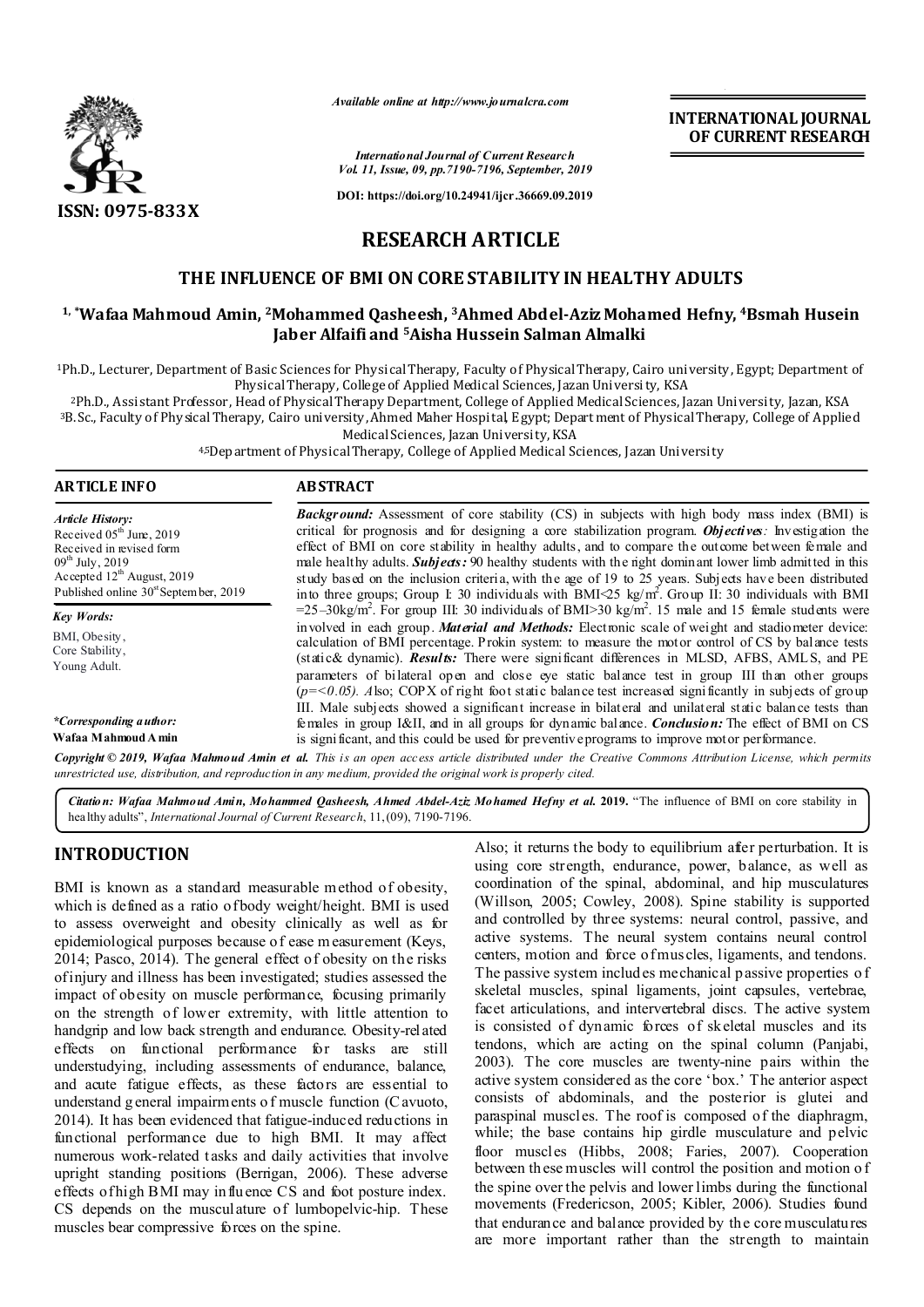stability during tasks of daily living (McGill, 2001; Lehman, 2006). Assessment of balance (static and dynamic) is an integral element o f core stability (Gribble, 2003).T he efficient function of core musculatures will provide neuromuscular control, particularly for dynamic balance which is necessary for complex weight-shift activities in standing (Akuthota, 2004). Neuromuscular control of balance is detrimental for optimal core stability in addition to muscle capacity, including endurance and balance, this process provides muscular response against internal and external destabilizing forces to control body position and movement (Silfies *et al.,* 2015; Zazulak, 2007). Studies focused on measuring CS elements in athletes and low back pain patients, with a lack of investigation of the benefits for healthy adults (Faries, 2007; Kibler, 2006; Peate, 2007; Stanton, 2004; Marshall, 2011; Hamlyn, 2007). Also; CS training effects widely examined in the research. The impact of BMI on CS has not been evaluated extensively with its known effect on balance during static positions and dynamic activities (AlAbdulwahab, 2016). Previous researches have been applied many testing procedures with a high d egree of the variation among them to measure the core stability performance including evaluation methods of strength as ultrasound activation of stabilization muscles (Johanne, 2000), isokinetic measure of strength (McGill, 1999), pressure biofeedback unit, $^{[26]}$  in addition to number of using clinical tests. Studies clarified that the measurement of core stability is difficult as a result o f defect and variation in the reliability and validity of the testing method (Faries, 2007; Fredericson, 2005; Akuthota, 2004; Aggarwal, 2011).There is a knowledge gap in understanding CS because most clinical measures of CS have not been validated against lab-based biomechanical measures (Butowicz, 2016). Understanding the parameters that contribute to CS, or related to it indirectly will help to define CS (Waldhelm, 2012). Accordingly; the current research objective is to identify the relationship between BMI and CS during measurements the neuromuscular control of dynamic and static balance using Prokin device, and investigation the difference between nonathletic male and female subjects.

## **MATERIAL AND METHODS**

90 male and female of healthy students, having an age of nineteen to twenty-five years old and right lower extremity dominant involved in the study. The Dominancy of the lower limb was determined by kicking a ball. Subjects were distributed based on BMI into three groups: Group I (normal): 30 individuals with BMI lower than 25 kg/m2. Group II (overweight): 30 individuals with BMI ranged from 25 to 30 kg/m2. Group III (obese): 30 individuals with BMI more than 30 kg/m2. Each group has consisted o f 15 female and 15 male students. Subjects have been known the potential risks and benefits and signed a consent form to be admitted. The research unit of the university approved the study. The research unit of the university approved the study. Exclusion criteria were: foot pain, decreased foot sensibility, previous injury or surgery of back or abdomen, plantar fasciitis, neuropathy, and patello femoral pain. Also; lower limb discrepancy, tibialis anterior or posterior dysfunction, back pain and musculoskeletal disorders about six months before the study (AlAbdulwahab, 2016).

**Instrumentation used for measurement:** Prokin System (Prokin-PK 212 –252-Techno Body-Italy): was used to perform Static and dynamic balance measurements (Fig.1) (Salavati, 2007).

A Calibrated stadiometer, including an analog scale (Invicta, London, UK): was used to measure the height of subjects. Breuer electronics scale (0.01 kg of precision): was used for measuring the weights of participants.

**Assessment Procedure:** A b rief orientation session about the study nature was provided to each participant. All subjects received the familiarization trials of the testing procedures. The data recording was done by the same physiotherapist, in the same settings within two days after the trial session.

**Body mass index assessment and calculation:** A calibrated stadiometer with an analog scale was used to examine the participants' heights. Weights of participants' were assessed using the Breuer electronics scale. The BMI was determined by dividing weight over/ height squared  $(kg/m^2)$  for each participant (De Oliveira Pinheiro, 2004).

### **Core stability measurement:**

### **Motor control test /balance tests (Static and dynamic):**

- Warm-up activity was done for 5-minutes by training on a treadmill with self-selected speed before each testing session.
- The tests were explained. Then; the therapist calibrated the device and entered the data of height, weight, and age. The feet of the participants were placed bare on the balance platform.
- Subjects have looked at the screen in front o f them with a 10 cm distance between their feet while their arms were at sides and to keep them fixed at (0) point.
- The subject was allowed to take rest after completion o f each test, for device calibration process.
- At the time of the measurements, no communication (verbal) was with the subjects.
- Static balance tests: was performed for 30 seconds;

Bilateral static balance test with clos ed eyes (EC), and opened eyes (EO) including the following: center of pressure in x-axis (COPX), center of pressure in y-axis (COPY), Forward/backward Standard Deviation (FBSD), Medio-lateral Standard Deviation (MLSD), Average Forward/backward Speed (AFBS), Average Medio-lateral Speed (AMLS), Eyes Open ellipse area (EOEA), ratio area o f Romberg test (RT AR), Eyes closed ellipse area (ECEA), perimeter error of Eyes closed (ECPE), Eyes open perimeter error (EOPE), and perimeter ratio of Romberg test (RTPR). Unipedal static balance: static balance was measured respectively on the right foot, eyes open and the values in terms of COPX, COPY, FBSD, MLSD, AFBS, AMLS, PE, and EA were taken for a right foot. Dynamic (Equilibrium/ Disequilibrium test): In this test, the subject was standing on the right foot(dominant), and saw some galleries that come against. T he subject's scope was to go through o those galleries while maintaining the tilting board firmly. Only one axis is used in this test, and absorbers of the force for oth er axis was hardening. It was in the coronal plane (mediolateral direction) just for sixty seconds and. In dynamic equilibrium-disequilibrium test; COPX, COPY, FBSD, MLSD, AFBS, AMLS, PE, and EA parameters were evaluated (Atilgan, 2013).

**Statistical Results:** Analysis of data was performed using version 20.0 of SPSS. The significance level of (0.05) was used. Data were screened for normality assumption initially. It was checked by Kolmogorov-Smirnov and Shapiro-Wilks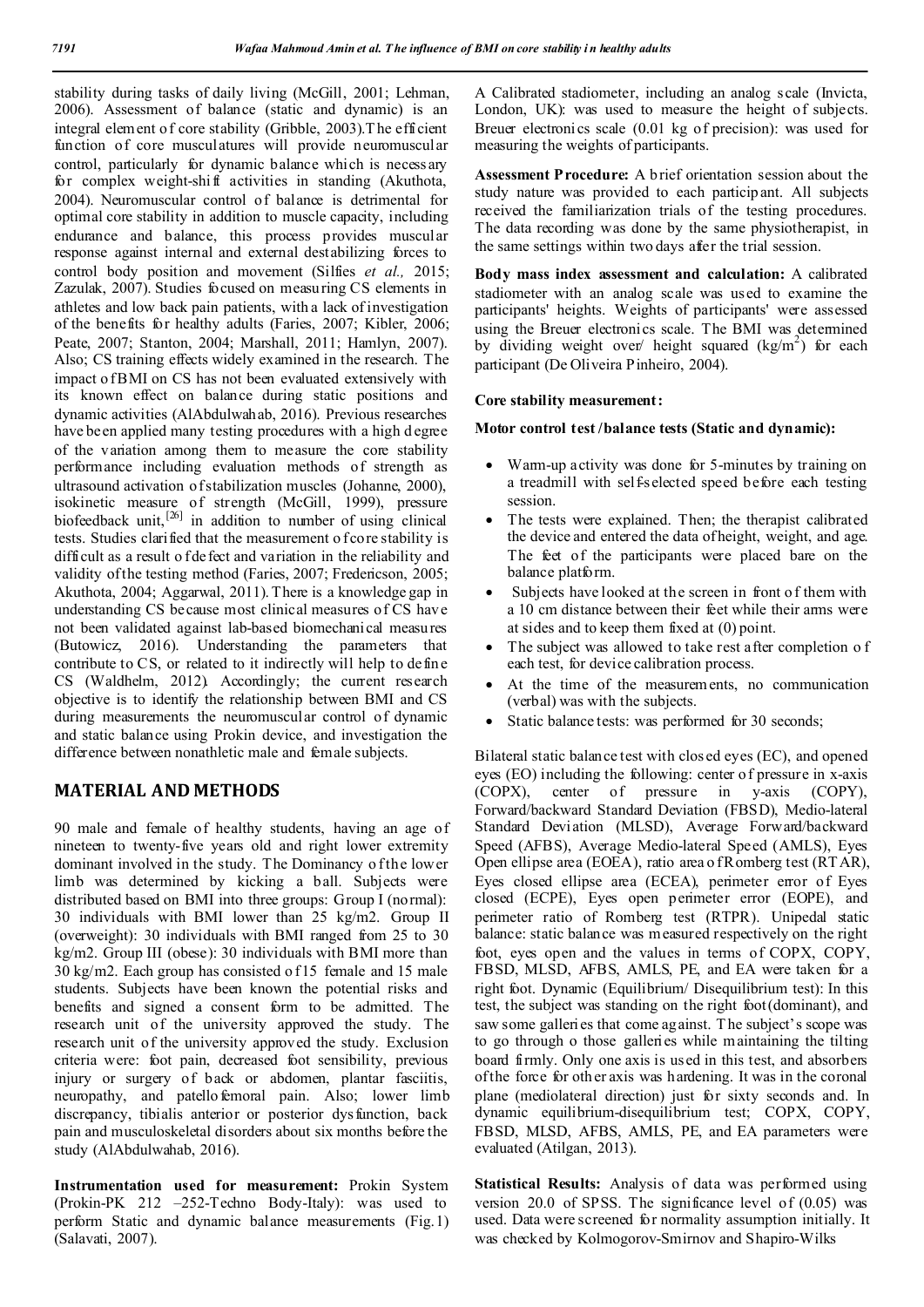| Variable              | $X\pm SD$           | D.F    | $\overline{F}$ value | P. Value | Sig.      |
|-----------------------|---------------------|--------|----------------------|----------|-----------|
| *EO_COPX in:          | $2.36 \pm 2.73$     | (2.87) |                      | 0.536    | <b>NS</b> |
| <b>BMI</b> Group I    | $2.17 \pm 2.17$     |        | 0.627                |          |           |
| <b>BMI</b> Group II   | $3.07 \pm 4.45$     |        |                      |          |           |
| <b>BMI</b> Group III  |                     |        |                      |          |           |
| *EO COY in:           | $10.40 \pm 10.28$   |        | 0.737                | 0.482    | <b>NS</b> |
| <b>BMI</b> Group I    | $8.80 \pm 10.12$    |        |                      |          |           |
| <b>BMI</b> Group II   | 11.96 $\pm$ 9.90    |        |                      |          |           |
| <b>BMI</b> Group III  |                     |        |                      |          |           |
| *EO-FBSD: BMI Group I | $5.83 \pm 4.11$     |        | 2.24                 | 0.112    | <b>NS</b> |
| <b>BMI_Group II</b>   | $6.03 \pm 4.08$     |        |                      |          |           |
| <b>BMI</b> Group III  | $7.83 \pm 3.88$     |        |                      |          |           |
| *EO-MLSD: BMI_Group I | $2.76 \pm 1.25$     |        | 5.001                | 0.009    | <b>HS</b> |
| <b>BMI</b> Group II   | $4.06 \pm 2.42$     |        |                      |          |           |
| <b>BMI</b> Group III  | $4.56 \pm 2.84$     |        |                      |          |           |
| *EO-AFBS:             | $7.80 \pm 3.26$     |        | 3.317                | 0.041    | S         |
| <b>BMI</b> Group I    | $8.53 \pm 2.68$     |        |                      |          |           |
| <b>BMI</b> Group II   | $9.86 \pm 3.45$     |        |                      |          |           |
| <b>BMI</b> Group III  |                     |        |                      |          |           |
| *EO-AMLS:             | $5.60 \pm 2.14$     |        | 4.121                | 0.019    | S         |
| <b>BMI</b> Group I    | $7.83 \pm 3.94$     |        |                      |          |           |
| BMI_Group II          | $8.00 \pm 4.36$     |        |                      |          |           |
| <b>BMI</b> Group III  |                     |        |                      |          |           |
| $*EO-PE:$             | $303.00 \pm 288.27$ |        | 3.49                 | 0.035    | S         |
| <b>BMI</b> Group I    | $436.23 \pm 416.36$ |        |                      |          |           |
| <b>BMI</b> Group II   | 731.40±990.95       |        |                      |          |           |
| <b>BMI</b> Group III  |                     |        |                      |          |           |
| $*EO-EA:$             | $331.56 \pm 121.71$ |        | 3.57                 | 0.032    | S         |
| <b>BMI</b> Group I    | 392.53±137.59       |        |                      |          |           |
| <b>BMI</b> Group II   | $429.73 \pm 167.80$ |        |                      |          |           |
| <b>BMI</b> Group III  |                     |        |                      |          |           |

**Table 1. One way of ANOVA for bilateral open eye static balance test**

\*EO-COPX: Eye Opened center of pressure in direction of x axis. \*EO-COPY: Eye Opened center of pressure in direction of y axis. \*EO-FBSD: Eye Opened Forward/backward Standard Deviation. \*EO-MLSD: Eye Opened Medio-lateral Standard Deviation. \*EO-AFBS: Ey e Opened-Average Forward/backward Speed. \*EO-AMLS:Eye Opened Average Medio-lateral Speed. \*EO-PE: Eye Opened perimeter. \*EO-EA: Eye Opened ellipse area. BMI\*: Body mass index. X: mean SD: Standard Deviation D.F. Degree of Freedom HS: Highly Significant NS: not significant. HS: Highly Significant S: Significant P: probability F value:F-test.

#### **Table 2. Post hoc comparisons of COPX of right foot static balance test between the three groups.**

| Compared Groups      | MD      | 95% CI                      | $P$ value | Sig.      |
|----------------------|---------|-----------------------------|-----------|-----------|
| $COPX$ :             |         | $(-6.90 \text{ to } 0.09)$  | 0.059     | NS        |
| BMI Group I          | $-3.00$ |                             | 0.006     | S         |
| BMI Group II         |         | $(-7.22 \text{ to } -1.04)$ |           |           |
| BMI Group I          | $-4.13$ |                             | 0.658     | <b>NS</b> |
| <b>BMI</b> Group III |         |                             |           |           |
| <b>BMI</b> Group II  | $-1.13$ | $(-4.22 \text{ to } 1.96)$  |           |           |
| <b>BMI</b> Group III |         |                             |           |           |

MD: Means Difference 95% CI: 95% Confidence Interval for Difference P: probability

#### **Table 3. Comparison of bilateral close eye static balance test between males and females in group II**

| Angle       | Male  |           |                            | Female |       |                            | t value  | P. value | Sig.      |
|-------------|-------|-----------|----------------------------|--------|-------|----------------------------|----------|----------|-----------|
|             | Mean  | <b>SD</b> | 95% CI                     | Mean   | SD.   | 95% CI                     |          |          |           |
| <b>COPX</b> | 5.1   | 2.8       | (-1.70 to3.4)              | 4.2    | 4.0   | $(-1.72 \text{ to } 3.5)$  | 0.690    | 0.496    | NS        |
| <b>COPY</b> | 11.3  | 9.8       | $(-12.5 \text{ to } 3.4)$  | 15.8   | 11.3  | $(-12.5 \text{ to } 3.4)$  | $-1.17$  | 0.251    | <b>NS</b> |
| <b>FBSD</b> | 7.3   | 2.7       | $-2.6$ to 2.9)             | 7.2    | 4.5   | $(-2.7 \text{ to } 2.9)$   | 0.099    | 0.922    | <b>NS</b> |
| <b>MLSD</b> | 4.8   | 2.4       | $-2.6$ to 0.86)            | 5.7    | 2.3   | $(-2.6 \text{ to } 0.86)$  | $-1.02$  | 0.314    | <b>NS</b> |
| <b>AFBS</b> | 12.3  | 3.1       | $(0.60 \text{ to } 5.1)$   | 9.4    | 2.9   | $(0.60 \text{ to } 5.1)$   | 2.594    | 0.015    | S         |
| AMLS        | 10.1  | 4.4       | $(-0.07 \text{ to } 5.3)$  | 7.5    | 2.4   | $(-0.11 \text{ to } 5.3)$  | 1.989    | 0.056    | <b>NS</b> |
| PE          | 628.1 | 427.2     | (-470.6 to 329.8)          | 698.5  | 624.5 | (-472.9 to 332.2)          | $-0.360$ | 0.721    | <b>NS</b> |
| EA          | 530.4 | 165.6     | $(13.9 \text{ to } 225.9)$ | 410.5  | 112.9 | $(13.2 \text{ to } 226.5)$ | 2.316    | 0.028    | S         |

SD: Standard Deviation T value:Paired t value P: Probability NS: Not Significant.

### **Table 4. Comparison of dynamic balance test between males and females in group III**

| Angle | Male |      |                            |                                | Female |                            |          | value | $\sim$<br>S19 |
|-------|------|------|----------------------------|--------------------------------|--------|----------------------------|----------|-------|---------------|
|       | Mean | SD   | 95% CI                     | Mean                           | SD     | 95% CI                     |          |       |               |
| *USPI | 6.63 | 0.37 | $(0.12 \text{ to } 0.65)$  | $\Delta$ $\epsilon$<br>$0.2 -$ | 0.34   | $(0.12 \text{ to } 0.65)$  | 2.946    | 0.006 | ັ             |
| *USI  | 5.85 | 0.23 | $(-0.7 \text{ to } -0.35)$ | 0.39                           | 0.23   | $(-0.7 \text{ to } -0.35)$ | $-6.235$ | 0.000 | HS            |

\*USPI: upper stability index. \*USI: under stability index. SD: Standard Deviation T value: Paired t value P: Probability HS: Highly Significant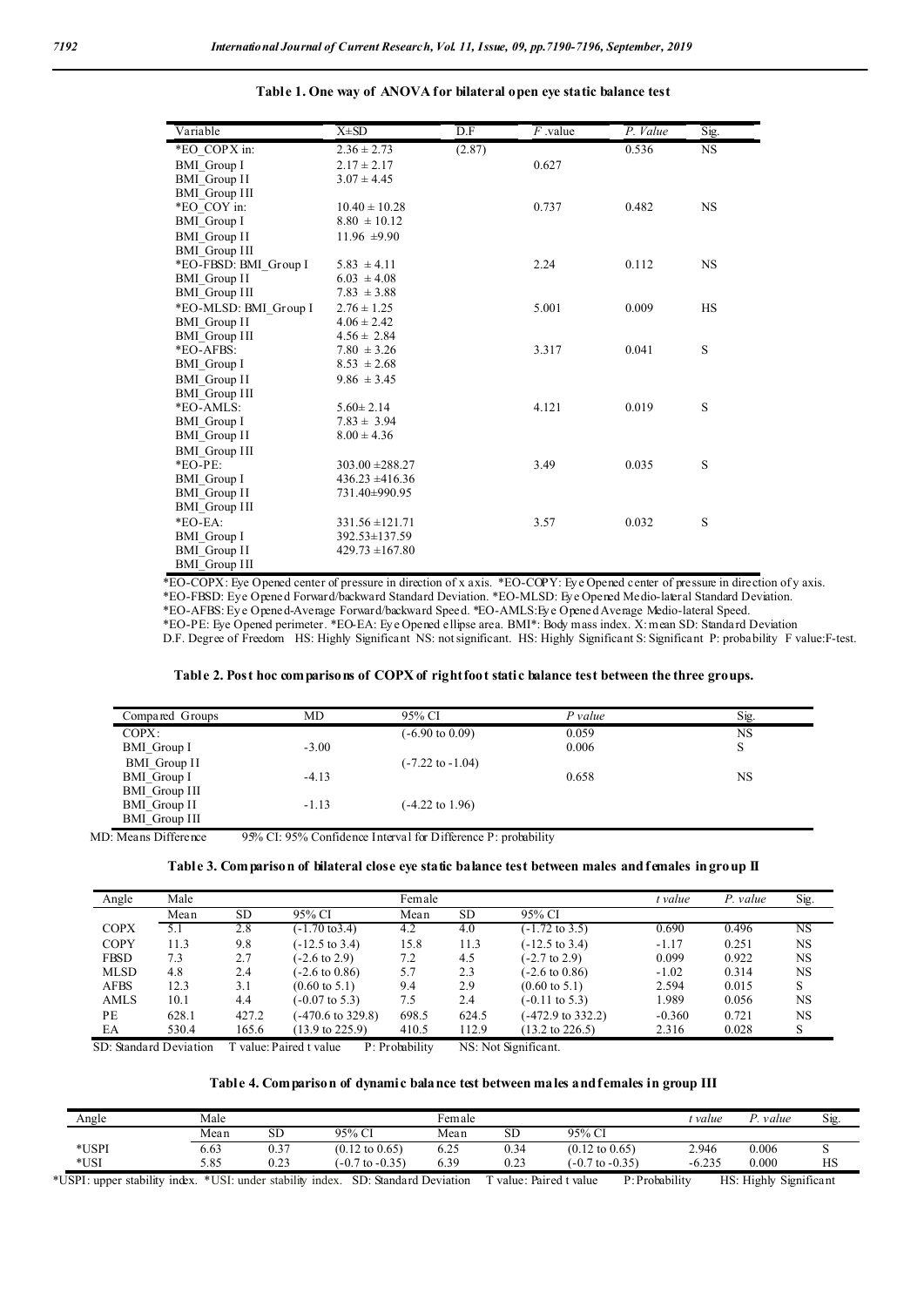

**Figure** 1. Means and  $\pm$  SD of bilateral open eye static balance test



Figure 2. Means and  $\pm$  SD of Rt foot static balance test



Figure 3. Comparison of bilateral dose eye static balance test **between males and f emales in group II**



**Figure 4. Comparison of dynamic balance test between males and females in group III**

normality tests and also for testing the presence of extreme scores and significant skewness and kurtosis. Furthermore, data were assessed for variance assumption of homogeneity. A parametric analysis was conducted, as we found data not to violate the normality and homogeneity. Differences between the 3 groups of subjects for the variables of bilateral static balance, right foot static balance and test of dynamic balance were measured by one way of ANOVA. Also; T test (Unpaired) was used to examine the influence o f BMI on core stability between female and male healthy adults in each group. A two-tailed probability value (P value) that was lower than (0.05) considered as statistically significant. Demographic data was for group I: age =  $20.76 \pm 1.41$ , weight =  $57.00 \pm 1.41$ 8.17, height =161.6  $\pm$  9.58, BMI = 21.655  $\pm$ 2.058. Group II: age =  $21.33 \pm 1.71$ , weight =  $72.40 \pm 10.15$ , height =  $162.67 \pm 10.15$ 9.69, BMI =  $35.54 \pm 3.76$ . Group III: age =  $20.87 \pm 1.31$ , weight =  $95.400 \pm 16.21$ , height =  $163.37 \pm 9.65$ , BMI = 35.54  $\pm$  3.76. There was no significant difference in variables of bilateral static balance test with the opened eye in three groups for EOCOPX, EOCOPY, EOFBSD by F value =  $0.627$ ,  $0.737$ , 2.24, when  $P = 0.536, 0.482,$  and 0.112 respectively. On the other hand, there was signi ficant difference between the means of the three groups for EOMLSD, EOAFBS, EOAMLS, EOPE, and EOEA of bilateral open eye static balance by F value = 5.001, 3.317, 4.121, 3.49, and 3.57, when  $P = 0.009$ , 0.041, 0.019, 0.035, 0.032 respectively (table 1, Fig.1). It was apparent from post hoc comparisons for group III (BMI>30  $k_B/m^2$ ); BMI had a highly significant effect on EOMLSD, EOAFBS, EOAMLS, EOPE, and EOEA than that of group I and II when p= 0.01, 0.0341, 0.031, 0.031, and 0.026 respectively.

In the bilateral static close eye test; EOCOPX, EOCOPY, ECFBSD, EOAMLS, and EOEA were not signi ficant in the three groups of BMI when  $p = 0.631, 0.701, 0.260, 0.268,$  and 0.073 respectively. While; the m eans of ECMLSD, ECAFBS, and ECPE were significant in the three groups when  $p = 0.020$ , 0.010, and 0.047 respectively. Data from post hoc comparisons showed that there were significant increments in ECMLSD, and EC-PE during bilateral static close eye test in group III with high BMI in comparison with group I when  $P = 0.0190$ , and 0.037 respectively. Also; in groups III, there was an increase in ECAFBS than that of other groups when  $P = 0.012$ . ANOVA of right foot static balance test cleared that; there were no signi ficant differences between the means of three BMI groups for COPY, FBSD, MLSD, AFBS, AMLS, ECPE and EA by *F value*= 1.38, 0.312, 0.425, 0.201, 0.231, 0.191, and 0.361 respectively when *P* = 0.256, 0.733, 0.655, 0.818, 0.794, 0.826, and 0.698 respectively, while there was significant difference in COPX by *F value*= 5.4, *P* =0.006 (Fig. 2). Post hoc comparisons in a table (2) showed that there was an increment in COPX in BMI group III more than that in groups II, and III of BMI when  $P = 0.006$ . ANOVA of dynamic balance test showed there were no significant differences between the means of three BMI groups for USPI (upper st ability index) and USI (under stability index) by *F value* = 2.22, and 1.68 respectively when  $P = 0.115$ , 0.864 respectively. In the group, I; AFBS and EA during bilateral static balance eye open test were highly increased in males than in females by t value =  $3.78$ ,  $3.019$  when  $p = 0.001$ ,  $0.005$ respectively. Regarding COPX, COPY, FBSD, MLSD, AMLS, and PE there was no statistically significant difference between male and female subjects by t value = -0.66, 0.921, 2.007, 1.33, 1.76 and 1.85, when p= 0.948, 0.365, 0.055, 0.194, 0.089, and 0.074 respectively.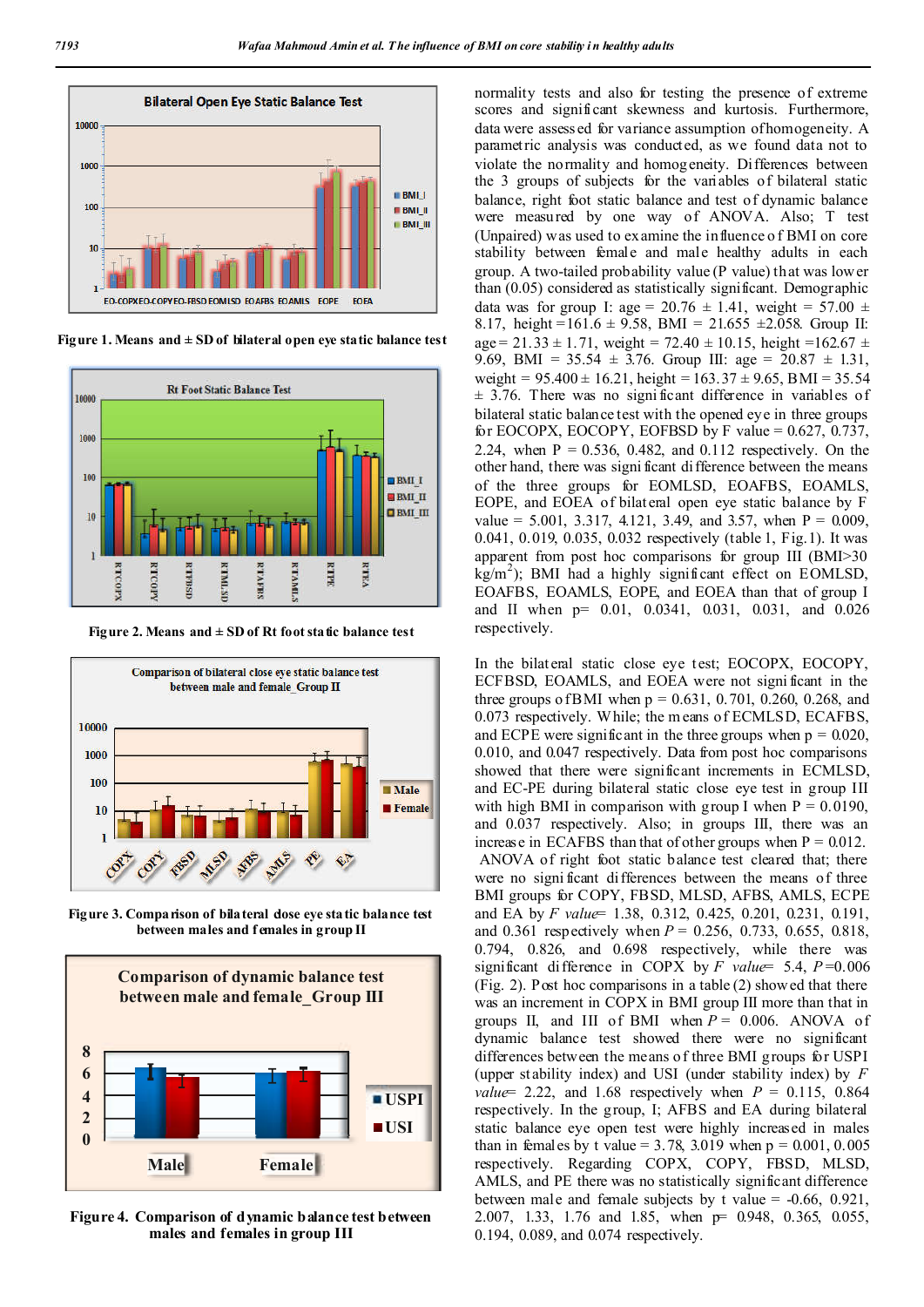For all variables of bilateral open eye static balance test; no difference has been found between male and female subjects in both group II and group III. During bilateral static balance close eye test, for the group (I), AFBS, and EA were highly significantly reduced in females than in males by t value  $=$ 3.092, and 2.709, when p = 0.0041, and 0.011 respectively. However; there were no differences in the remaining variables. AFBS and EA variables of bilateral static balance close eye test were increased in males than in females. It was in group II by t value = 2.594, and 2.316, when  $p = 0.0150$ , and 0.028 respectively. But; the other variables were not significant (table 3, Fig.3). For group III; no difference was found between female and male subjects. During the right foot static balance test; in group I; COPX had highly significantly increased in males than in females by t value =  $3.518$  when p = 0.002. In group II; COPX was highly considerably decreased in females in comparison with males by t value  $= 2.40$  when p  $= 0.0230$ . There was no statistical variation in all the variables of unipedal test between female and male subjects in group II. It was evident that there was strong effect of BMI in group I on the dynamic balance; where there was noticeable increase in the USPI in males than females by t value =  $2.872$ , when  $p =$ 0.008, in contrast; there was increase in USI in females than males, by t value = -7.91 when  $p = 0.000$ . In group II; there was significant increase USPI in males than female subjects by t value =  $2.232$  when  $p = 0.034$ , also there was an increment in USI in females than male subjects by t value  $= -3.239$ , when p  $= 0.0030$ .T able (4) and fig (4) illustrated that in group III; USPI had reduced in females than male subjects during a disequilibrium balance test by t value = 2.946 when  $p =$ 0.0060. However; USI was increased considerably in females than male subjects by t value =  $-6.235$ , when  $p = 000$ .

## **DISCUSSION**

This research project studied the effect of BMI on the motor control of core stability in healthy subjects. Balance tests (static and dynamic) were assessed using prokin system. During eye open and eye close bilateral static balance test; MLSD, AFBS, AMLS, and PE parameters signi ficantly increased in group III of high BMI (BMI>30 kg/m2) than other groups. Also; it was evident during the unilateral right foot static balance test; only COPX significant in group III. There wasn't any significant difference in other parameters. Regarding the dynamic balance test; it was no difference detected between the three groups of subjects. Male subjects had a signi ficant increase in AFBS and EA more than female subjects, specifically in groups I, II during bilateral static tests. Also; it was observed that COPX increased significantly in males during the right foot balance test, and this w as only for groups I, and II.

Statistical results of the dynamic balance test revealed that the upper stability index was significantly better in male subjects than the females in the three groups, and vice verse for under stability index. According to our results, no differences in Romberg test parameters were determined between female and male subjects in the three groups as it was equal to zero for all. The present study emphasized on the effects of BMI on motor control element of CS; where there are increased MLSD, AFBS, AMLS, and PE parameters during static balance test in group III of high body mass index which is a compensation for reduced endurance and strength o f the core muscles and altered recruitment of these muscles.<sup>[8]</sup> Our results are in agreement

with that found by Al Abdulwahab and Kachanathu, (2016), who have found a strong association between CS and BMI by testing the endurance of anterior core muscles for 39 nonathletic subjects with BMI ranged from 25 to 29.9 kg/m<sup>2</sup>. The role of CS during functional and sports activities to transfer muscle energy and movement from the body torso to the peripheral extremities has been do cumented.  $[33]$  Therefore; if the core muscles are weak and the extremities are strong, it will lead to low force production and improper and limited movement patterns of extremities due to a decrease of muscular energy from the core. The body must incorporate motor-processing, sensory, and biomechanical principles coupled with past experiences and the ability to give anticipatory responses to maintain core stability (Comerford, 2001). Accordingly; the body must control the trunk in response to destabilizing internal or external forces that are generated by extremities and expected/unexpected challenges to stability (Borghuis, 208). Our study results are proportionate with previous studies showing that the endurance of core muscles is correlated with that of the low back (Fogelholm, 2006). Also; overweight has resulted in low endurance times and strength decrease in younger people (Cavuoto, 2014).

In this study, the differences between females and males during balance tests (static and dynamic) were supported by the results of Atılgan *et al.,* (2012), who have investigated static balance for boys and girls of 9-16 years old using prokin system, and observed that boys were better in their results than girls. The possible explanations for that boys or males h ave in general a more active li fe than the girls or female subjects. Earlier assessments of body compositions suggest that obese males experience increases in fat-free mass equivalently to increases in fat mass, while females gain mostly fat mass (Lafortuna, 2004; Lafortuna, 2005). Highest fatty infiltration was found more in rectus abdominal muscle, and with a low percentage in lateral abdominal muscle and paraspinal muscle in overweight and obesity subjects (Ryan, 2014). The fat intramuscular deposition is linked with diminished functional performance in healthy adults (Hicks, 2005). Our investigation of the dynamic balance clarified no difference among the groups. It may be correlated with increased inertia o f the body in subjects with overweight against the acceleration. In our study, the measurement of CS was limited to the motor control element; other aspects of CS should be assessed, including endurance, strength, motor control, and flexibility.

## **Conclusion**

The results of our study showed a positive influence of BMI on the motor control element of CS both in nonathletic healthy adults. It was evident in static balance; where the subjects in group III with high BMI  $>30$  kg/m<sup>2</sup> had increased parameters of static balance test. Male subjects in groups I, II, had better balance results (static and dynamic) in comparison with female subjects. These findings could be referred to when one is interpreting CS in LBP and lower extremity disorders, especially in overweight individuals. Dynamic and static assessment of CS should be used as an indicator and predictor for core musculatures' strength and endurance to encourage the subjects to control their BMI and improve general health.

### **Acknowledgments**

I would like to expand my gratitude to all those who have directly and indirectly guided us in writing this paper.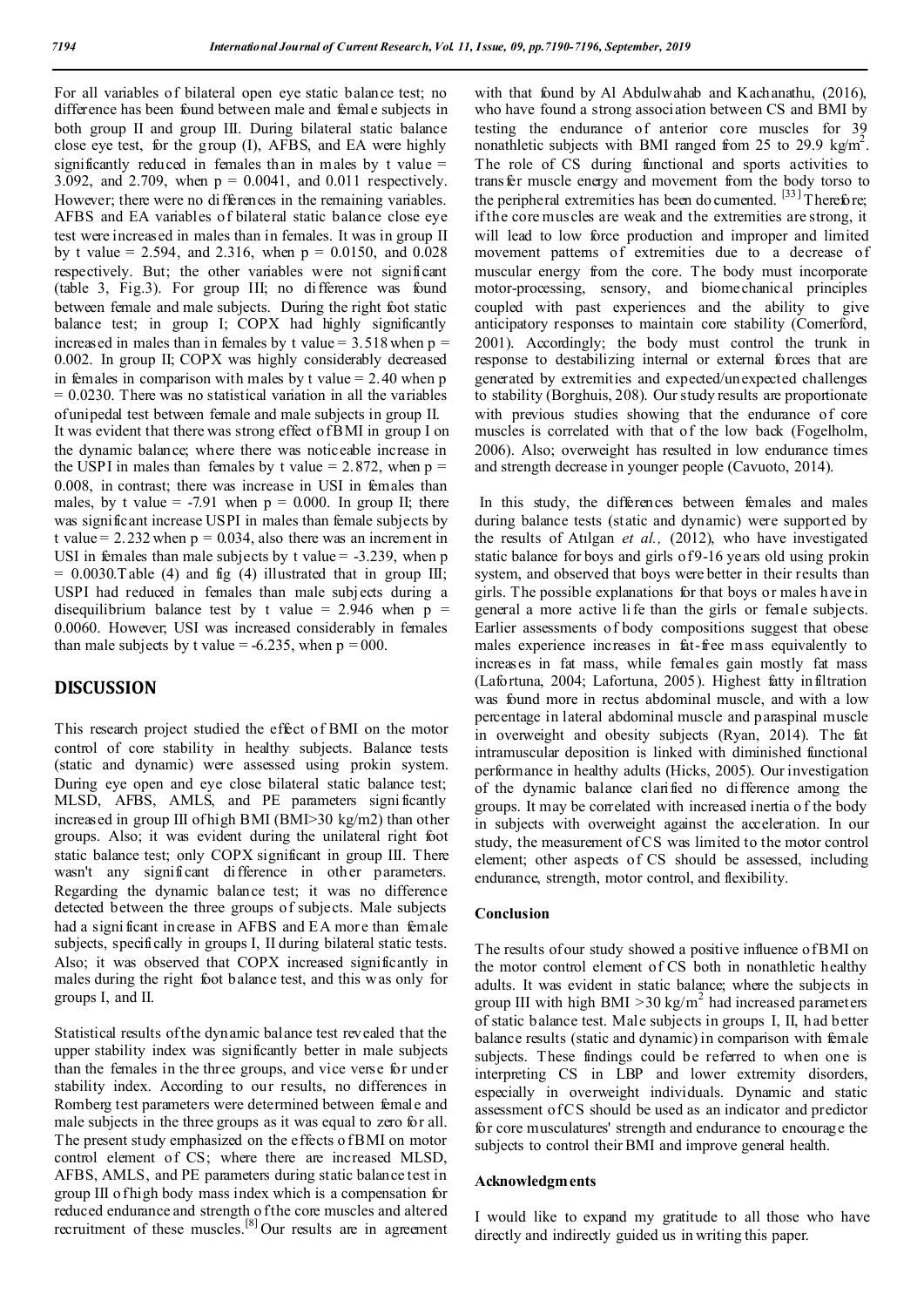**Ethical Approval:** The study protocol was approved by the research unit of University and registered in Clinical Trials.gov (ID: NCT03756831). Funding: There was no source o f fund, it was a personal work. Conflict of interest: None.

## **Key points**

- Assessment of motor control elements (static and dynamic balance) o f core stability of the spine.
- Investigation of the effect body mass index on the motor control elements of core stability in both female and male subjects.
- Comparison the the motor control elements of core stability between female and male subjects.
- Using the findings of this study when one is interpreting CS in LBP and lower extremity disorders especially in overweight subjects.

## **REFERENCES**

- Aggarwal A., Kumar S., Madan R., Kumar R. 2011. Relationship among different tests of evaluating low back core stability. *Journal of Musculoskel etal Research.,* 14(2):1250004-1- 1250004-9.
- Akuthota V, Nadler SF. Core strengthening. *Arch Phys Med Rehabil.* 2004; 85 (1): S86-92.
- AlAbdulwahab SS., Kachanathu SJ.2016. Effects o fbody mass index on foot posture alignment and core stability in a healthy adult population. J*ournal of Exercise Rehabilitation.,* 12(3):182-187.
- Atilgan OE. 2013. Effects of trampoline training on jump, leg strength, static and dynamic balance of boys. *Science of Gymnastics Journal,* 5(2):15-25.
- Berrigan F., Simoneau M., Tremblay A., Hue O., Teasdale N. 2006. Influence of obesity on accurate and rapid arm movement performed from a standing posture. *Int J Obes (Lond)*. 30:1750-1757.
- Borghuis J., Hof AL., Lemmink KA. 2008. The importance of sensory-motor control in providing core stability: implications for measurement and training. *Sports Med.,* 38:893-916.
- Butowicz CM., Ebaugh DD., Noehren B., Silfies SP. 2016. Validation of two clinical measures of core stability. *Int J Sports Phys Ther.*, Feb; 11(1): 15–23.
- Cavuoto L A., Nussbaum M A. 2014. Obesity-related differences in muscular capacity during sustained isometric exertions. *Journal of Occupational and Environmental Hygiene*. 11(9):583-590.
- Comerford MJ., Mottram SL. 2001. Movement and stability dysfunction: contemporary developments. *Man Ther.* 6:15- 26.
- Cowley PM., Swensen T C. 2008. Development and reliability of two core stability field tests. *J Strength Cond Res*., Mar; 22(2):619-624.
- De Oliveira Pinheiro AR., de Freitas SF., CorsoI AC. 2004. An epidemiological approach to obesity. *Rev Nutr.,* 17:523- 533.
- Faries MD., Greenwood G. 2007. Core training: Stabilizing the confusion. *Strength Cond J.,* 29:10-25.
- Fogelholm M., Malmberg J., Suni J., Santtila M., Kyröläinen H., Mäntysaari M. 2006. Waist circum ference and BMI are independently associated with the variation of cardiorespiratory and neuromuscular fitness in young adult men. *Int J Obes (Lond)* 30:962-969.
- Fredericson M., Moore T. 2005. Muscular balance, core stability, and injury prevention for middle- and longdistance runners. *Phys Med Rehabil Clin N Am*. 16:669- 689.
- Gribble PA. 2003. The Star Excursion Balance Test as a measurement tool. *Athl Ther Today.* 8(2):46–47.
- Hamlyn N1., Behm DG., Young WB. 2007. Trunk muscle activation during dynamic weight-training exercises and isometric instability activities.*J Strength Cond Res.*, Nov; 21(4):1108-12.
- Hibbs AE., Thompson KG., French D., Wrigley A., Spears I. 2008. Optimizing performance by improving core stability and core strength. *Sports Med.* 38(12):995-1008.
- Hicks GE., Simonsick EM., Harris TB., Newman AB., Weiner DK., Nevitt MA., Tylavsky FA. 2005. Cross-sectional associations between trunk muscle composition, back pain, and physical function in the health, aging and body composition study. J *Gerontol A Biol Sci Med Sci*., 60(7):882-887.
- Johanne MV., Cheryl L. 2000. Muscles activation in therapeutic exercise to improve trunk stability. *Arch Phys Med Rehabil*. 81(10): 1370-1379.
- Kazuto W., Kei M. 2004. Use of ultrasonography to evaluate thickness of erector spinae muscle in maximum flexion and extension of lumbar spine. *Spine.* 29(13): 1472-1477.
- Keys A., Fidanza F., Karvonen MJ., Kimura N., T aylor HL. 2014. Indices of relative weight and obesity. *Int J Epidemiol.,* 43(3):655-665.
- Khaivan, Hides JA., Richardson CA. 2006. Use of real time ultrasonography imaging for biofeedback of lumbar multifidus muscle contraction of h ealthy subjects. J *Orthop Sports Phys Ther*., 36(12): 920-925.
- Kibler WB., Press J., Sciascia A. 2006. The role of core stability in athletic function. *Sports Med*., 36(3):189-198.
- Lafortuna C., Agostin F., Marinone P., Marazzi N., Sartorio A. 2004. The relationship between body composition and muscle power output in men and women with obesity. *J Endocrinol Invest.,* 27:854 - 861.
- Lafortuna CL., Maffiuletti NA., Agosti F., Sartorio A. 2005. Gender variations of body composition, muscle strength and power output in morbid obesity. *Int. J. Obes.,* 29: 833- 841.
- Lehman GJ. 2006. Resistance training for performance and injury prevention in gol f. *JCCA J Can Chiropr Assoc.,* 50  $(1):27-42.$
- Marshall PWM., Desai I., Robbins DW. 2011. Core stability exercises in individuals with and without chronic nonspecific low back pain. *J Strength Condi Res*. 25(12):3404-3411.
- McGill SM. Low back stability: From formal description to issues for performance and rehabilitation. *Exerc Sport Sci Rev.* 2001; 29(1):26-31.
- McGill SM., Childs A., Liebenson C. 1999. Endurance times for low back stabilization exercises: clinical targets for testing and training from a normal datatbase. A*rch Phys Med Rehabil*., 80(8):941-944.
- Panjabi MM. 2003. Clinical spinal instability and low back pain. *J Electromyogr Kinesiol.* 13(4):371-9.
- Pasco JA., Holloway KL., Dobbins AG., Kotowicz MA., Williams LJ., Brennan SL. 2014. Body mass index and measures of body fat for defining obesity and underweight: a cross-sectional, population-based study.*BMC Obesity.*1:9.
- Peate WF., Bates G., Lunda K., Francis S., Bellamy K. 2007. Core strength: A new model for injury prediction and prevention. *J Occup Med Tox*., 2(3):1-9.